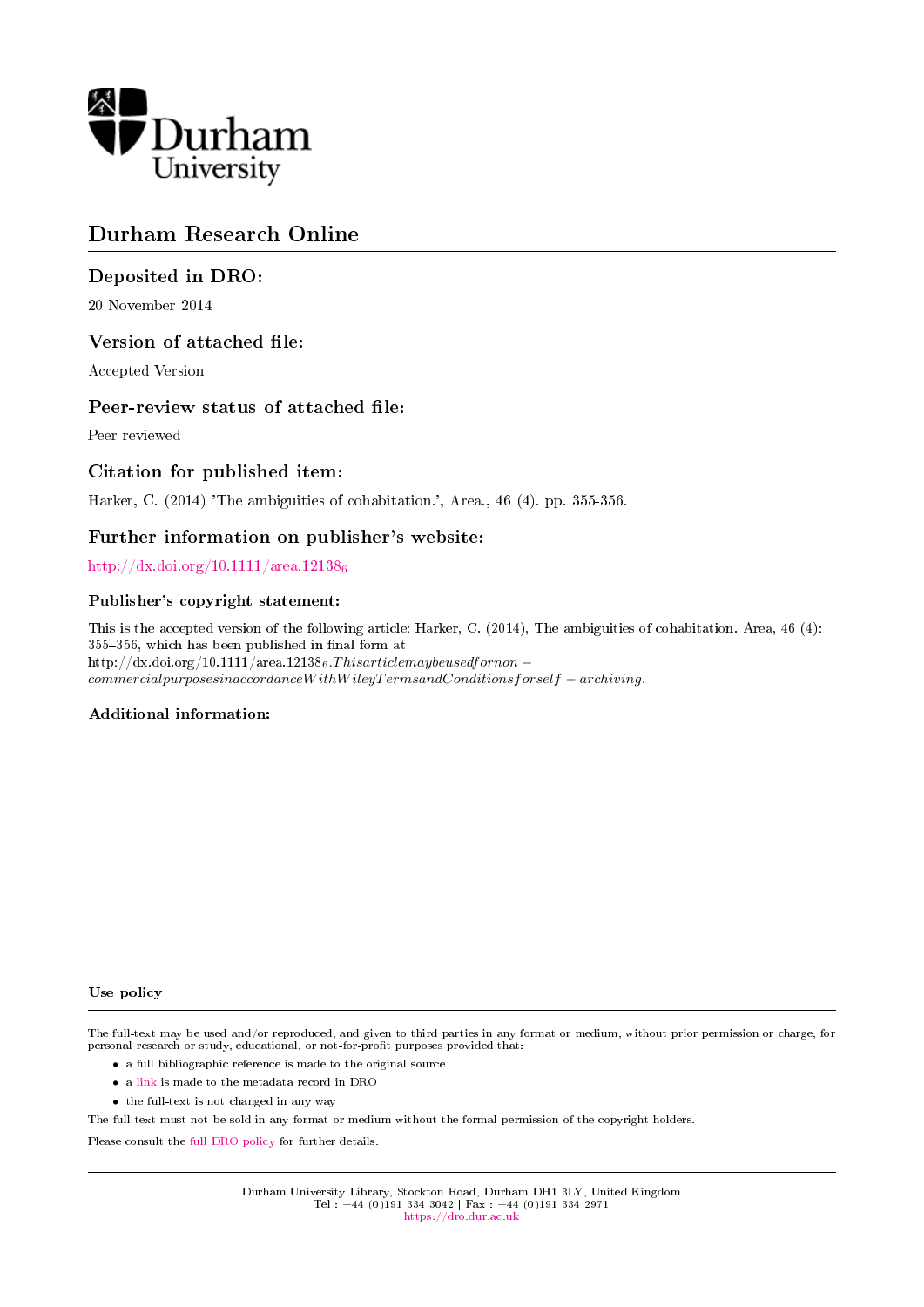#### **The ambiguities of cohabitation**

#### **Abstract:**

In this essay I examine Judith Butler's ethic of cohabitation as a means of thinking intimacy-geopolitics. Butler's ethic of cohabitation begins with an inability to choose in advance who we inhabit the earth with. Conceptually this idea is linked with the precariousness of life: a subject's life is always in the hands of others, both known and unknown. As such, cohabitation is always an intimate affair that is at the same time global. However, I argue cohabitation as ethical relation fails to map neatly onto cohabitation as spatial practice, and thus it is an ambivalent resource.

**Keywords:** cohabitation, Judith Butler, Palestine

In this essay I want to examine Judith Butler's ethic of cohabitation as a conceptual resource for thinking intimacy-geopolitics. Butler uses the term cohabitation to describe coexistence grounded in the passivity of social being, or an inability to choose in advance with whom we inhabit the earth. As she has previously argued (Butler 2004, 2009), this vulnerability of the subject is a necessary condition of existence: simply put there is no life without relations to others/Other. There can be no life without sustenance, care and shelter that is always provided by known and unknown others. As such, cohabitation is always an intimate affair that is at the same time 'global' (Pratt & Rosner 2012). However as I will argue, it is also an ambivalent resource, as cohabitation-as-ethical-relation fails to map neatly onto cohabitation-as-spatial-practice.

**5.**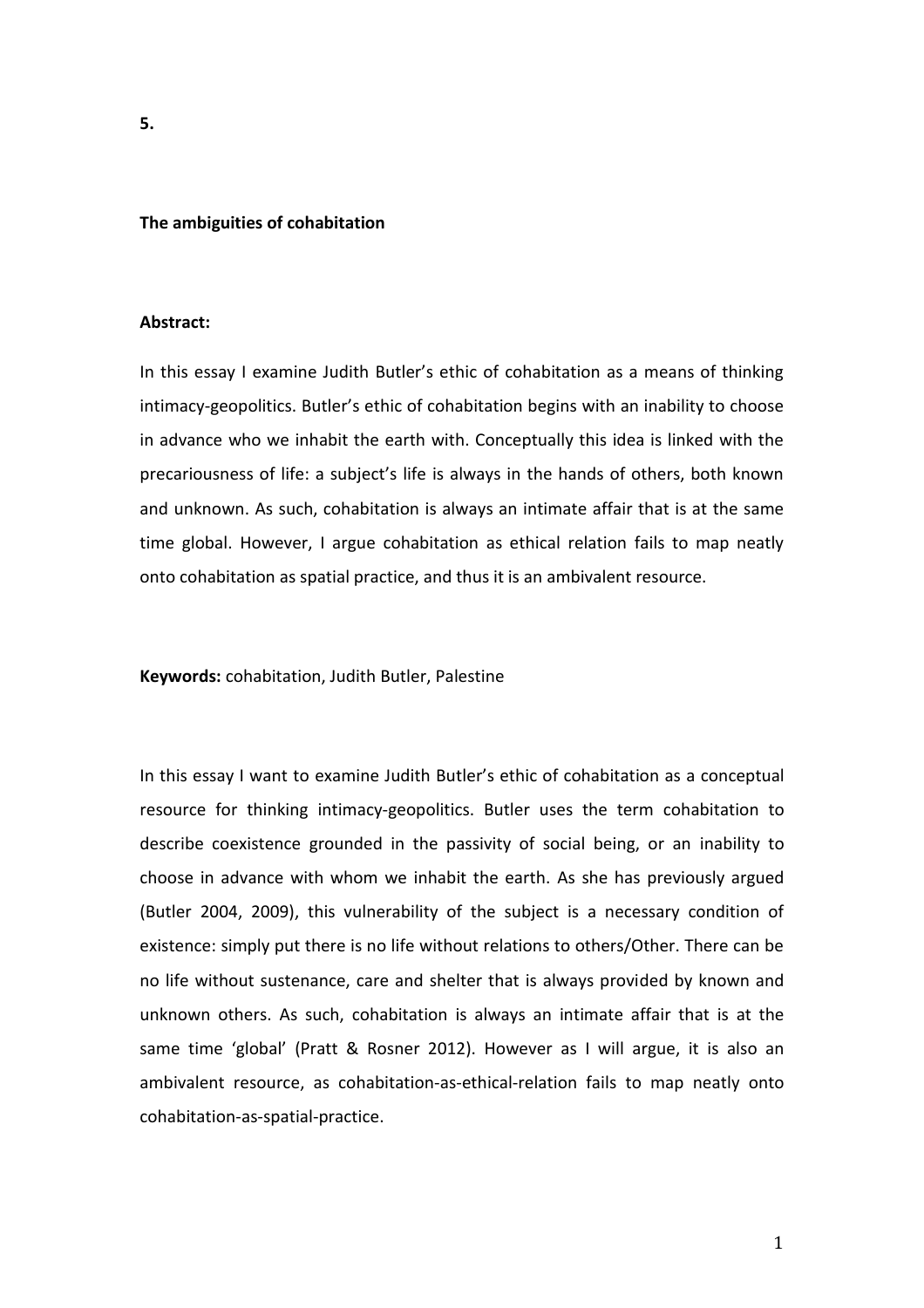Butler's ethic of cohabitation emerges from, and is put to work in the context of Palestine/Israel, where it becomes an argument for a form of binationalism in which Israel ceases to exist as a Zionist state. This would mean, inter alia, full recognition of the Palestinian right of return (Butler 2012: 206). However, Butler's affirmation of unchosen cohabitation is partially enabled through recourse to forms of dwelling that are chosen. For instance, in the Palestinian case, Butler positions the *nakba* in 1948 as a literal unhousing (Ibid: 110), and it is precisely this past form of being housed that gives Palestinians the right of return. Furthermore, when talking about binationalism, Butler states explicitly that this does not mean the unhousing of Israel's Jewish population (Ibid: 214), since this would create another stateless population. In both cases, such dwelling spaces were in some\_way chosen in the past, and must be affirmed or protected in the future.

There is thus a tension between chosen and unchosen cohabitation. This is clearest in a small aside - 'though one could, to some extent, choose with whom to share a bed or a neighbourhood' (Ibid: 100) that precedes discussion of unchosen cohabition. Butler subsequently clarifies: 'to cohabit the earth is prior to any possible community or nation or neighbourhood. We might sometimes choose where to live, and who to live by or with, but we cannot choose with whom to cohabit the earth' (Ibid: 125). Butler uses a temporal fix (global cohabitation precedes other forms of cohabitation) to distinguish between the earth (global) and other spaces (local) - a spatial problem.

Translating this conceptual problem empirically helps throw light on the ambiguity of the spatial extent of cohabitation. There are many documented cases of unchosen cohabitation  $-$  living with those we don't and cannot choose  $-$  functioning at the extent of the neighbourhood (Conflict in Cities 2012). We can also find examples of unchosen cohabitation of houses/apartments, such as in parts of the Old City in Hebron (Sacco 2012), which Butler (2012: 210) terms 'wretched' cohabitation. As both of these examples show, an ethic of cohabitation may be applicable at any spatial extent, but the forms of intimacy it creates may well be incredibly violent. It may of course be possible to foster less violent forms of unchosen cohabitation, which in practical terms, would require various 'solutions' that embrace and rework

2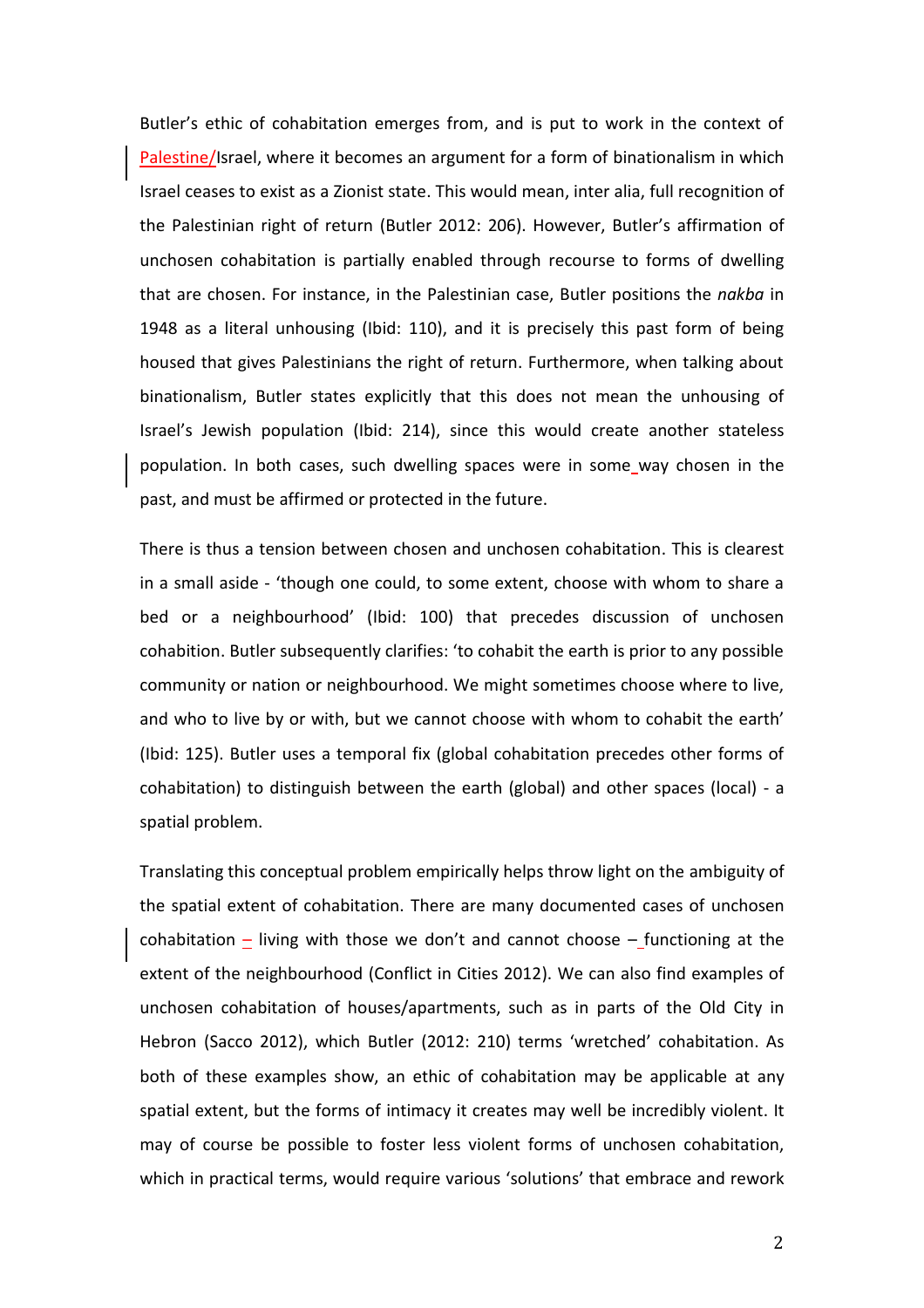the tension between honouring an ethic of cohabitation that goes all the way down to housing, and honouring some form of chosen space that in many ways is crucial to the production of subjectivity (by literally separating an 'I' from a social 'we'). However, such 'practicalities' raise other conceptual questions in turn, such as how an ethic of cohabitation functions in a non-democratic context, where forms of agnostic and antagonistic dissent are not permitted.

For instance, how does one seek to foster a politics of cohabitation in contemporary Israel, when opposition to the Zionist state (and its policies of anti-cohabitation with Palestinians/non-Jews) is explicitly or implicitly expelled? As Butler notes, an ethic of cohabitation proposes the end of the Israeli state as we know it. Butler is very clearly *not* arguing for 'the dismantling of Israel as a state' (Benhabib 2013: 158), but rather seeking the end of Israel as a politically Zionist state form that is fundamentally built on the repression, expulsion and neglect of the non-Jew. Her arguments for Boycott, Divestment & Sanctions can be understood as a means of enacting this end, as concerned global constituencies actively choose to not to share the earth with the state of Israel in its current form, since this state actively denies the inherent plurality of social existence.

However, the conceptual problem of spacing cohabitation re-emerges here, because as critics of Butler argue (see Benhabib 2013), Zionism doesn't seek to inhabit the earth, but merely create a safe space for Jews within it. What such an argument plays on is precisely the spatial extent at which cohabitation works (i.e. 'we don't claim to inhabit the earth, just a part of it, which actually enables cohabitation at the planetary scale'), and the failure of other states to play by the rules of agonistic and antagonistic engagement necessary for cohabitation (i.e. 'we've tried cohabitation, and look what happened: the Nazis murdered 6 million Jews'). Such critiques play on the tension between chosen and unchosen cohabitation. They hone in on the ambiguity in Butler's argument that if one can choose with whom to live in a house, then perhaps one can choose with whom to share a nation<sub> $r$ </sub> a scaling up that turns cohabitation into a means of ethno-national violence. In this instance, geopolitical violence finds both its justification and means in intimate practice.